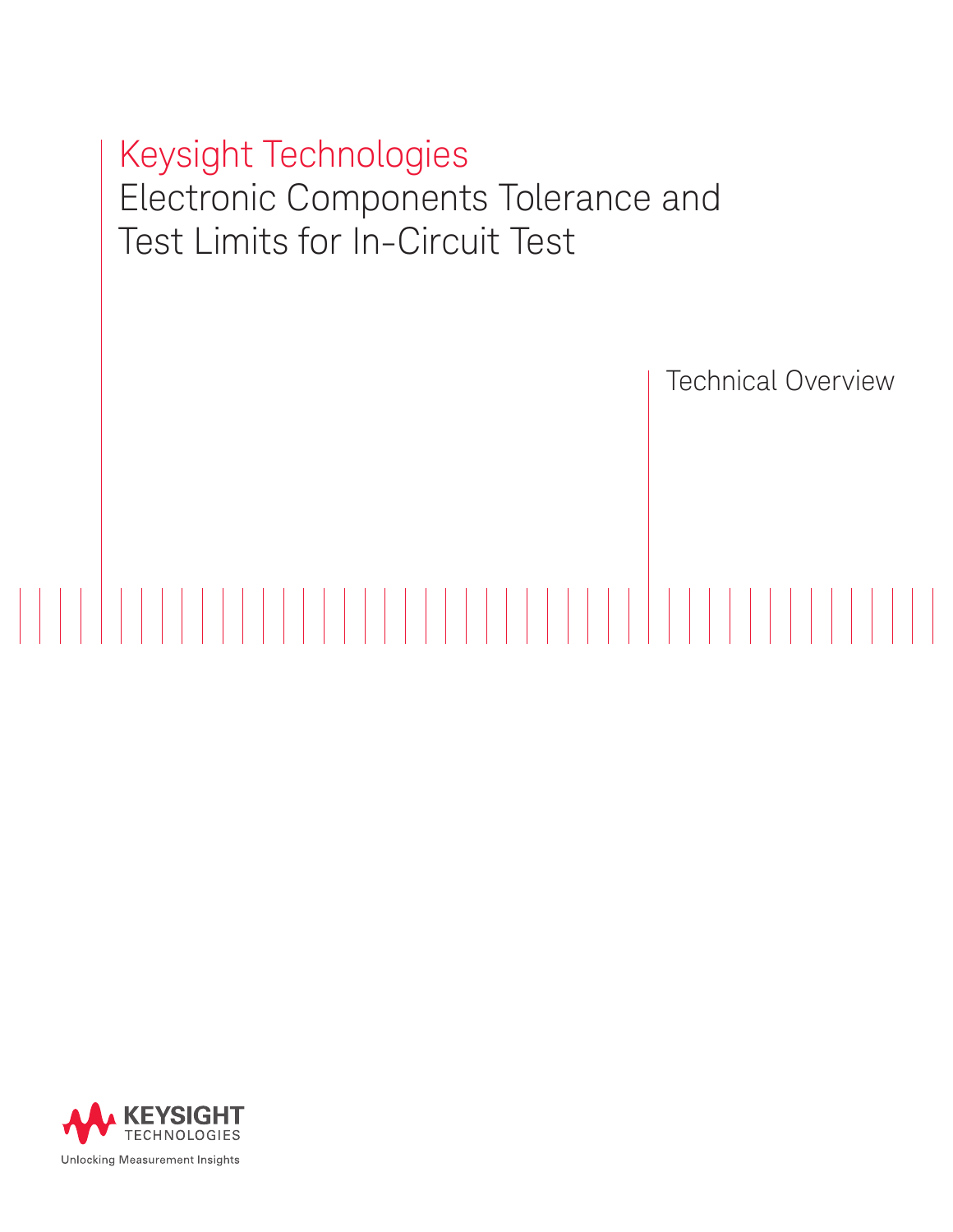## **Background**

Electronic components such as resistors, capacitors and Integrated circuits (ICs) assembled on a printed circuit board (PCB) form a product. In order for the product to work effectively, all assembled components must function correctly. The components are measured and analyzed electrically using an in-circuit tester (ICT) to ensure its values and performance are optimal.

The active and passive components of the PCB are tested on the manufacturing floor with a bed–of-nails fixture. The pass/fail status of the passive components typically determine the reference range of how precise the product meets its ideal values. As such, the two-sided tolerances (upper and lower test limits) like the "goal posts" in a soccer game are set. The measured values need to make it between the "goal posts" consistently during testing for the components to achieve a "pass" rating

### Developing Test Code

When components are placed on a PCB, their resistive/capacitive/inductive values are no longer purely dependent on a single component but rather on the multiple parallel circuit paths and circuit topology, which include the IC connected to them. The measured values will depend on the isolation and guarding effectiveness of the system and/or equipment used to perform the measurement.

The component values may influence the system residue, accuracy, resolution, noise ratio, compensation, connectedness of the system to fixture, fixture wiring, test probe to board under test and solder ability on the PCB assemblies.

At Keysight Technologies, Inc., we utilize Monte Carlo methodologies to perform tolerance analysis-based test where the software performs a multi-system simulation of the test path to determine measurement tolerances for optimum throughput, accuracy, and repeatability. This simulation involves modeling the production variations in multiple systems and performing a statistical analysis of measurement path uncertainty. The tolerance limits are then determined from the analyzed simulation to produce tests that usually require minimal debugging.

Integrated Program Generator (IPG) is the software that writes the test code during the test development phase. Several parameters need to be defined, such as tolerance multiplier, diode current and fuse threshold. Some of these parameters will determine the quality of the test.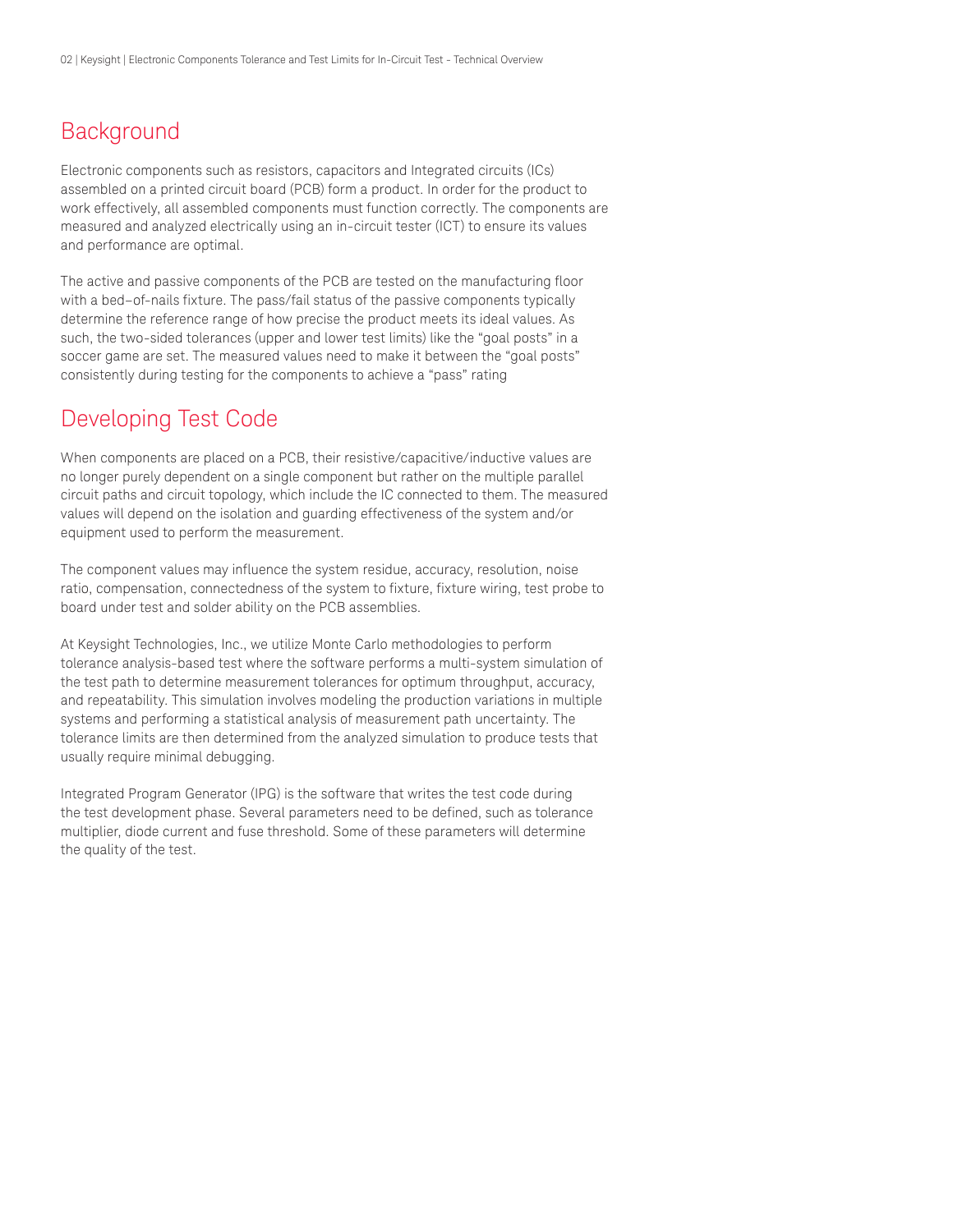The Tolerance Multiplier will influence test accuracy. When set to value 10, it translates into faster throughput with less accuracy. When set to 0.1, analog devices analyze and measure closer to their specified tolerance. A value of 0.1 requires more tester resources and the use of test options, which slows down test throughput. Hence, only use the "0.1" setting on an individual component when it requires more precise test accuracy. That will provide faster throughput for most of the components. For example:



Figure 1. Setting the value of the Tolerance Multiplier

In addition to the test information, the fixture such as common lead resistance and inductance can be characterized to improve accuracy. Those parameters will influence the IPG writing of the test code. Use default values if no special test requirement is needed. Use measured values if more accuracy is required.

| X IPG Global Options Form                                                 | $\Box$<br>$\mathbf{z}$<br>$\Box$          |  |
|---------------------------------------------------------------------------|-------------------------------------------|--|
| <b>Actions</b><br><b>Options</b>                                          | Help                                      |  |
| Notes:                                                                    |                                           |  |
| Tolerance Multiplier: 5                                                   | <b>Adjust Option:</b> Fast<br><b>FOUR</b> |  |
| Diode Current: E                                                          | Remote Sensing: On =<br>mA                |  |
| Fuse Threshold: 10                                                        | ohms<br>Upstream Condition: Off           |  |
| Zener Current: 10                                                         | Upstream Disable: On<br>mA                |  |
| Test Strategy Cover Extend: Undefined<br>$\overline{\phantom{a}}$         |                                           |  |
| Capacitor Compensation: On                                                |                                           |  |
| Common Lead Resistance:   5<br>ohms                                       |                                           |  |
| Common Lead Inductance: 1<br>uΗ                                           |                                           |  |
| IPG Digital Resistance Threshold: 42<br>ohms                              |                                           |  |
| <b>Precondition Levels:</b>                                               |                                           |  |
| Additional Board Voltage: 0<br>volts                                      |                                           |  |
| Use Keysight DriveThru Test: $\begin{bmatrix} N_0 & \cdots \end{bmatrix}$ |                                           |  |
| Keysight Drive Thru Impedance Threshhold: 10000<br>ohms                   |                                           |  |

Figure 2. IPG global options default values and settings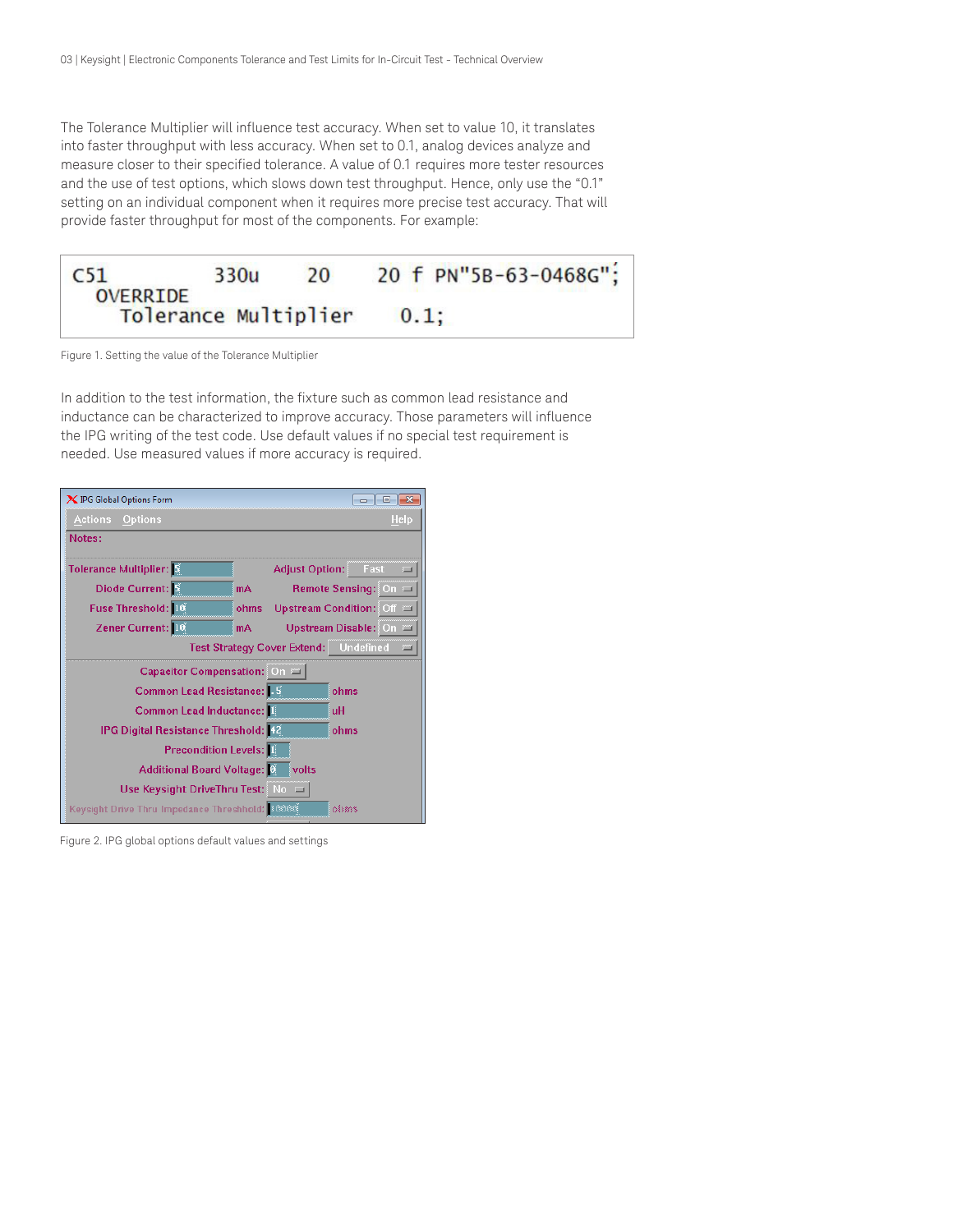# Adjusting Test Code

The test engineer will set the desired "goal posts" according to the component tolerance specifications from the Bill of Material (BOM). However, the resistors may vary in power rating, characteristics, and materials. Some of these differences are temperature, frequency, voltage and circuit topology. In addition, there are also other residual parameters that affect of operating conditions such as test methodologies (two-wire or four wire measurements), fixturing, test setup, solder-ability and contact mechanics of the probe to a board-under-test.

So, what should be the best "goal posts" that the test engineer can set? The test goals are set wider than the component ideal tolerance to allow for measurement uncertainty.



Figure 3. Tolerance and Test Limits

There are no fixed rules to determine the best tolerance settings; however, we recommend that you:

- 1. Set the desired *goal posts* according to the component tolerance specifications from the Bill of Material (BOM)
- 2. Perform tolerance analysis-based testing
- 3. Determine the measurement uncertainty
- 4. Refer to the product test requirements or guidelines as necessary
- 5. Consult the schematic diagram and guard as many parallel paths as possible.
- 6. Use offset rather than adjusting the *goal post(s)*
- 7. Use quality tools such as Keysight CPK Histogram or Board Grader to do checks and balances on the stability versus First Pass Yield.